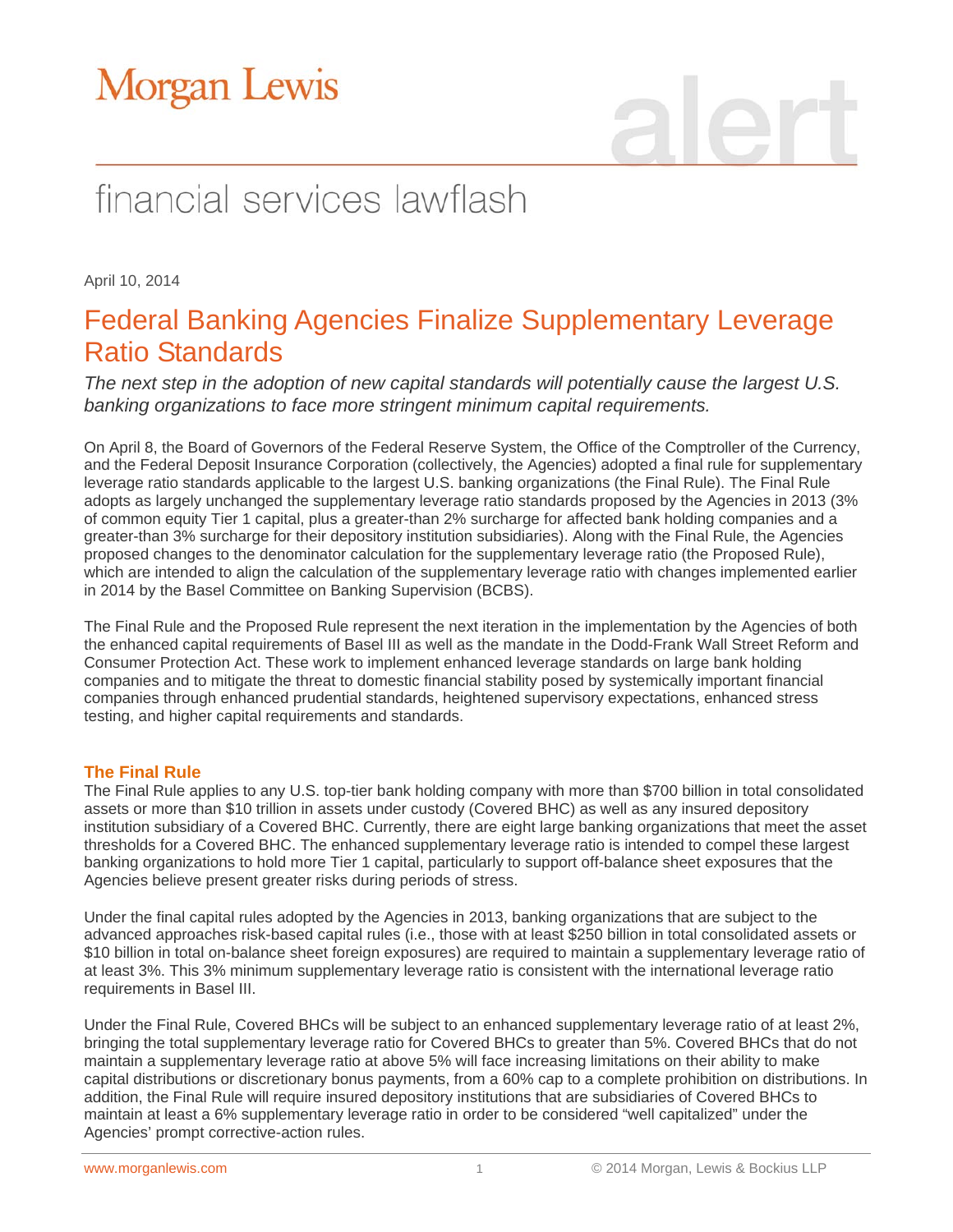## **Morgan Lewis**

It is important to note that, as with all capital ratio requirements, the enhanced supplementary leverage ratios are viewed by the Agencies as minimum standards. Banking organizations both large and small are generally expected to maintain capital positions well above the minimum ratios. Furthermore, the Agencies reserve the right as part of their supervision function to require higher ratios if they determine that such higher ratios are needed to preserve the safety and soundness of the banking organization. Even if the minimum capital ratios are met, any payments of dividends, discretionary bonus payments, or other capital distributions are subject to the banking organization's existing policies and capital plans as well as supervisory consent or non-objection.

The Final Rule is effective January 1, 2018.

#### **The Proposed Rule**

While the Agencies were developing the guidelines for the enhanced supplementary leverage ratio, BCBS adopted revisions to the Basel III international leverage ratio in early 2014. The revisions modified the definition of "total leverage exposure" (i.e., the denominator in the leverage ratio calculation) by including the effective notational principal amount of credit derivatives or similar instruments through which a banking organization provides or "sells" credit protection, modifying the measure of exposure for derivatives and repo-style transactions, and revising the credit conversion factors (CCFs) for certain off–balance sheet exposures. The BCBS revisions also adopted additional disclosure requirements for the calculation of the international leverage ratio.

The Proposed Rule is intended to bring international consistency to the calculation of the supplemental leverage ratio by more or less adopting the BCBS revisions to the definition of total leverage exposure and the additional disclosure requirements. The Agencies take the position that adopting the BCBS changes would result in an enhanced measure of the leverage capital requirements of banking organizations and would overall increase the capital requirements of banking organizations that are subject to the advanced approaches risk-based capital rules, although the proposed changes to the CCFs would, in some cases, reduce the level of affected exposures for regulatory capital purposes.

The Agencies ask a number of questions in the Proposed Rule and seek input on all aspects of the proposal. Comments on the Proposed Rule are due no later than June 13, 2014. In accordance with the final capital rules adopted in 2013, banking organizations must disclose their supplementary leverage ratios beginning January 1, 2015. Therefore, the Agencies will likely work quickly to finalize the Proposed Rule this year.

#### **Observations**

As the Agencies state in the Final Rule, an enhanced supplementary leverage ratio serves two regulatory goals: (1) reducing the likelihood of bank failures and allowing tailored failed bank resolution efforts for banks that do fail and (2) counterbalancing possible market advantages (including funding costs) that the largest bank organizations may enjoy because of the perception that they are "too big to fail."

Although the Proposed Rule focuses on the importance of international consistency, that focus on consistency does not extend to the enhanced supplementary leverage ratio itself. Basel III does not require an enhanced supplementary leverage ratio for the largest global banking organizations. Accordingly, the eight largest U.S. banking organizations may potentially face more stringent minimum capital requirements than their foreign-based counterparts. The Agencies have taken the position that the benefits of a strong regulatory capital base and a banking system that is seen as more resilient in times of stress outweigh any potential competitive disadvantages that banking organizations may face from different capital ratio minimums.

### **Contacts**

If you have any questions or would like more information on the issues discussed in this LawFlash, please contact any of the following Morgan Lewis lawyers:

| Washington, D.C.<br>Charles M. Horn | 202.739.5951 | chorn@morganlewis.com              |
|-------------------------------------|--------------|------------------------------------|
| www.morganlewis.com                 |              | © 2014 Morgan, Lewis & Bockius LLP |